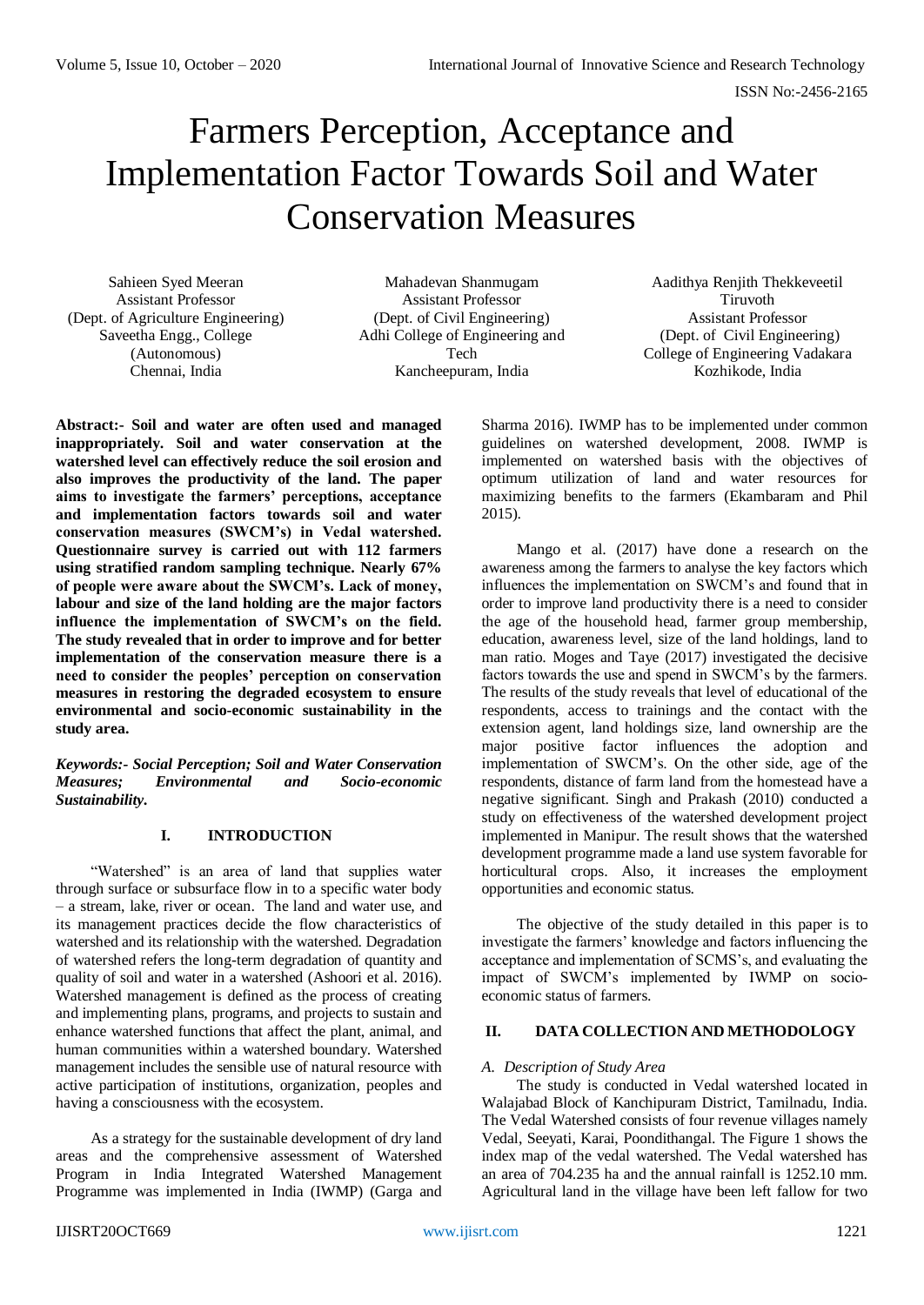decades because of less rainfall and all the wells in the watershed area are almost dry in the summer season. Though this village is endowed with abundant rainfall yet it is beyond one's comprehension, why the village has so much of lands under the category of other fallow's implied that, there is no proper arrangement to conserve rainwater. The drainage pattern in general is dendritic and radial. This watershed is having an average slope of 3.6%. Soil type is sandy loam and it is cohesion less in nature. Type of erosion occurred is of Sheet.



Figure 1 Index Map of Vedal Watershed



Figure 2 Percolation Pond



Figure 4 Village Pond



Figure 5 Sunken Pond



Figure 6 Check Dam



Figure 3 Cattle Pond



Figure 7 Poondithangal Tank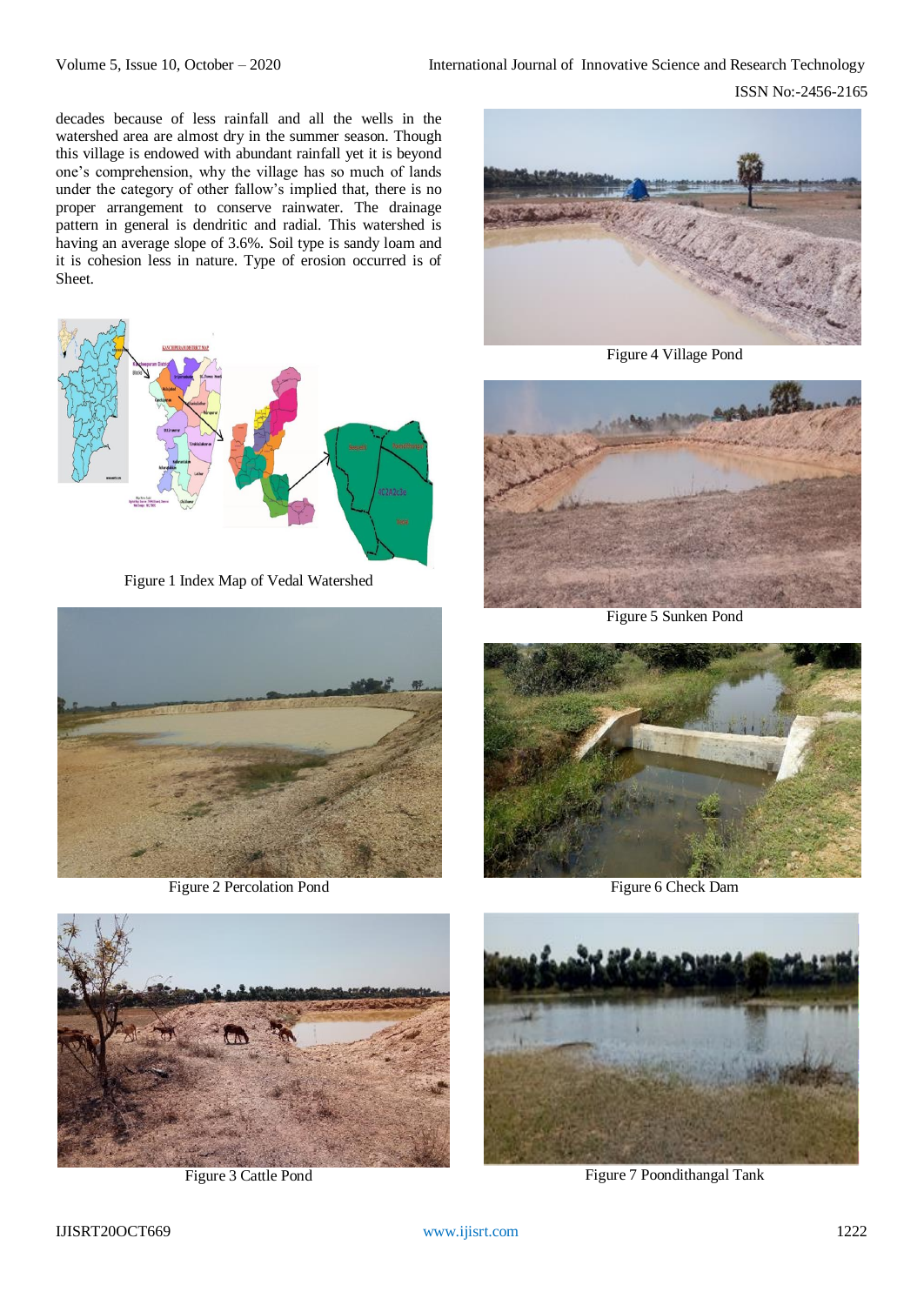#### ISSN No:-2456-2165

To conserve soil and water some conservation works were carried out by IWMP, like construction of percolation tank (Figure 2), cattle pond (Figure 3), village pond (Figure 4), sunken pond (Figure 5), check dam (Figure 6) and tank (Figure 7).

# *B. Data Collection*

The primary data on SWCM's were collected through Participatory Rural Appraisal (PRA) tools such as questionnaire survey, key informant interview, focus group discussion and transect walk. For collecting appropriate data using PRA tools, sampling techniques is an important process. The different sampling methods involved in this study are cluster sampling, simple random sampling and deliberate sampling. In the stratified random sampling technique, the population is stratified in to a number of non-overlapping subpopulation or strata and sample items are selected from each stratum. If the items selected from each stratum is based on simple random sampling the entire procedure is together called as stratified random sampling. Cluster sampling involves grouping the population and then selecting the groups or the clusters rather than individual elements for inclusion in the sample. In order to practices focus group discussion cluster sampling method is used. In this study farmers are grouped together based upon the landholding size and gender criteria. The deliberate sampling method involves purposive or deliberate selection of particular unit of the universe. Here purposively the particular officials (i.e., those whose involved in implementation conservation measures) are selected. Using Boyd's formula, the sampling size of the Vedal watershed was determined and resulting that 60 respondents from Vedal village, 30 respondents from Seeyati village, 12 resondents from Karai village and 10 respondents from Poondithangal villages were chosen for questionnaire survey. Structured questionnaires were used to collect the data on demographic and socio-economic characteristics of the respondents, perception about the environmental problem, SWCM's, acceptance and implementation factors towards water conservation and erosion reduction measures and satisfaction level of work done by IWMP were also collected. A transect walk across the village enabled the acquisition of the necessary information on the implemented conservation practices. The secondary data was collected from the various reports published by Watershed development programme such as Preliminary Project Report (PPR) and Detailed Project Reports (DPR).

# *C. Data Analysis*

The questionnaire survey data were analysed using Statistical Package for the Social Sciences (SPSS) software. It includes simple descriptive analysis which is used to compute

the percentages and frequencies for some socioeconomic variables. The multi criteria decision aid tool assists with decision making in the presence of multiple criteria especially with reference to choose, ranking and sorting of options. The higher scored choices represented the most preferred by the respondents. Chi- Square test and Fisher's Exact test, were used to examine possible relationships among different parameters and the influence of different factors on adoption. Paired t-test were used to examine the change in socioeconomic status before and after implementing IWMP.

# **III. RESULTS AND DISCUSSION**

# *A. Respondent Characteristics*

The study found that age distribution of farmers in the study area varying from 20 to >81 years. Around 28.6% were in the age group of 41- 60% years. Whereas 8% were above 81 years, 52.7% were those with age groups ranging from 20 to 40. Around 64.3% of farmers in Vedal watershed were involved in cultivation, while 21.4% of farmers are working as an agricultural labour, followed by 10.7% are doing business and 3.6% of people are working as non-agricultural labour. The respondent's income lies between Rs. 5,000 to Rs. 10,000. From that results, it reveals that their income only satisfies their basic necessities of their daily life.

# *B. Land Characteristics*

44.4% of farmers are having an average of 1-2 acre as the land-holing size. 13.9% of farmers are having more than 5 acres as their landholdings. 69.8% of famers are practicing the irrigated agriculture, out of which 70.1 % respondents are using tank is the major source for the irrigation.

# *C. Perception and Reason for Non-Adoption of SWCM's*

73.96% of respondents are aware about the importance of soil and water conservation measures. During summer season the Vedal watershed is facing severe water scarcity problem. During that period 45.2% respondents reported that they don't have water even for cultivation followed by household activities and drinking. In the case of soil conservation measures 90.63% farmers doesn't experienced any soil erosion in their field. So, none of them adopted any soil conservation measures in their farm. In the case of water conservation measures due to lack of labour and money none of them adopted any conservation measures in their farm.

# *D. Factors Influencing Adoption of SWCM'S*

The factors influencing the adoption of conservation measures are related with personal, institutional and socioeconomic characteristics. The Table 1 shows the relationship between the various characteristics of the respondents.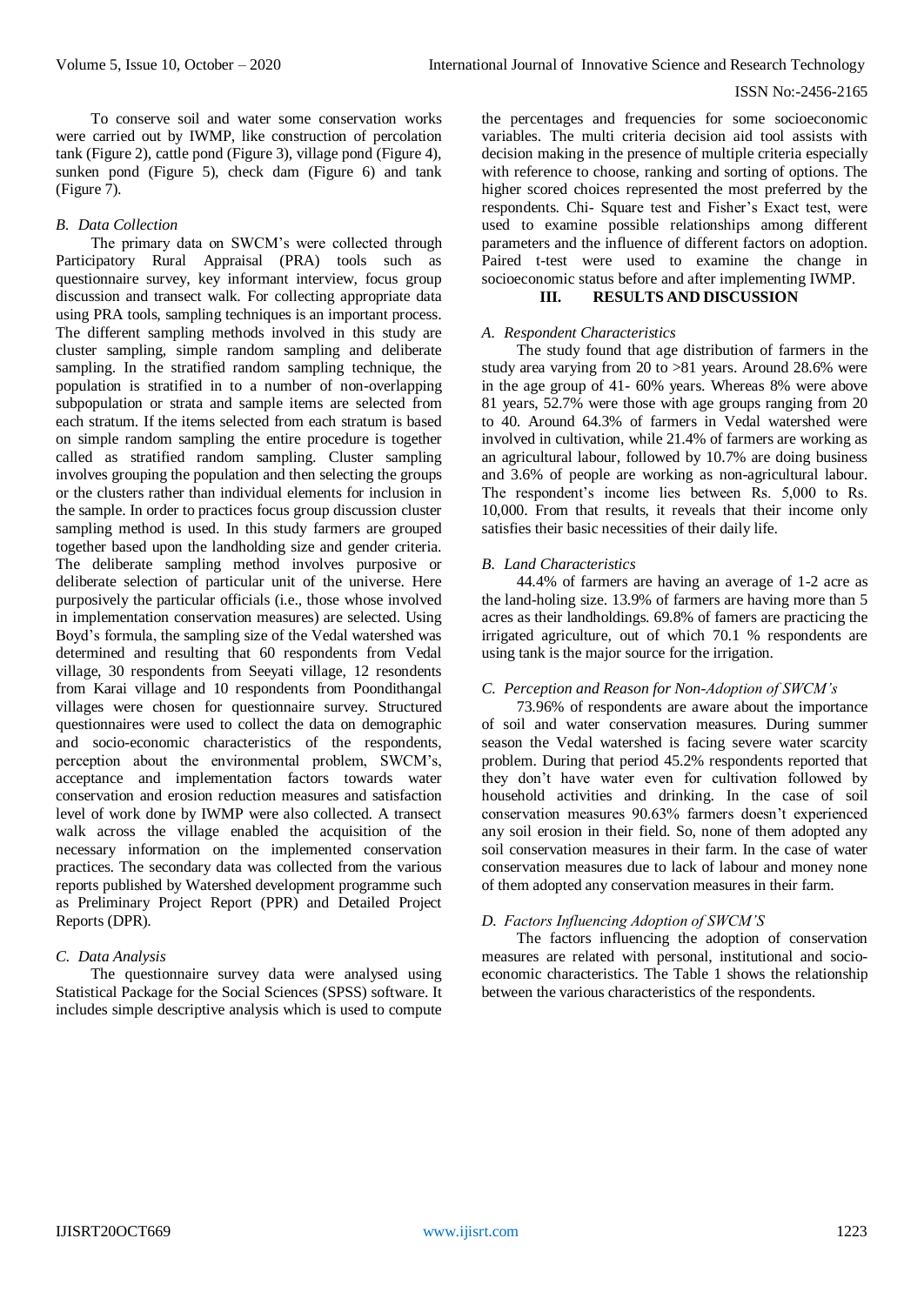| <b>Variable</b>                         | <b>Significant Value</b> | <b>Standard</b><br>Significant value | <b>Test used</b>     | <b>Hypothesis</b> | <b>Relationship between</b><br>variables |
|-----------------------------------------|--------------------------|--------------------------------------|----------------------|-------------------|------------------------------------------|
| Age                                     | 0.015                    | 0.05                                 | Chi-Square           | Accept            | Relationship exist                       |
| Education                               | 0.310                    | 0.05                                 | Chi-Square           | Reject            | No Relationship                          |
| Household Gender                        | 0.186                    | 0.05                                 | Chi-Square           | Reject            | No Relationship                          |
| <b>Family Size</b>                      | 0.249                    | 0.05                                 | Chi-Square           | Reject            | No Relationship                          |
| <b>Landholding Size</b>                 | 0.020                    | 0.05                                 | Fishers Exact        | Accept            | Relationship exist                       |
| Awareness about<br>conservation measure | 0.001                    | 0.05                                 | Chi-Square           | Accept            | Relationship exist                       |
| Training attended                       | 0.361                    | 0.05                                 | <b>Fishers Exact</b> | Reject            | No Relationship                          |
| Monthly income                          | 0.662                    | 0.05                                 | Chi-Square           | Reject            | No Relationship                          |

TABLE I. FACTORS INFLUENCING ADOPTION

From the Table I shows that age, landholding size, and awareness about the conservation measures shows the positive relationship, and education, household gender, family size, monthly income are showing the negative relationship between the adoption of conservation measures.

#### a. Age of the respondents

There were five groups among the respondents: 20-30 years' age people were considered as young people, 31-60 years' were considered as middle age people and more than 61 years' were considered as old people. Majority of the farmers are belonging to the young age and middle aged group which is an indication that there is a sufficiently large labour force. Table II shows that, the relationship between age and SCWM adoption among farmers was statistically significant (0.015) at  $p < 0.05$  From the Figure 8 shows that the adoption among the middle age group was much higher than the other aged group respondents. This showed that, increase in number of years one lives, is accompanied by decrease in energy/strength and in the case of young age people they don't have any experience in understanding on the importance of SCWM and also, they are having some other option to lead their life than the agricultural practices.

TABLE II. INFLUENCE OF AGE ON SWCM ADOPTION

|                                 | Value        | ďf | Asymp. Sig.<br>$(2-sided)$ | Exact Sig. (2-<br>sided) | Exact Sig. (1-<br>sided) | Point<br>Probability |
|---------------------------------|--------------|----|----------------------------|--------------------------|--------------------------|----------------------|
| Pearson Chi-Square              | $12.016^{a}$ |    | .017                       | .015                     |                          |                      |
| Likelihood Ratio                | 12.477       | 4  | .014                       | .018                     |                          |                      |
| Fisher's Exact Test             | 11.873       |    |                            | .017                     |                          |                      |
| Linear-by-Linear<br>Association | $1.862^{b}$  |    | .172                       | .191                     | .099                     | .024                 |
| N of Valid Cases                | 112          |    |                            |                          |                          |                      |

a. 2 cells (20.0%) have expected count less than 5. The minimum expected count is 4.18.

b. The standardized statistic is 1.365.



Figure 8 Adoption level with respect to age



**Chi-Square Tests** 

|                                 | Value                | ďf | Asymp. Sig.<br>$(2-sided)$ | Exact Sig. (2-<br>sided) | Exact Sig. (1-<br>sided) | Point<br>Probability |
|---------------------------------|----------------------|----|----------------------------|--------------------------|--------------------------|----------------------|
| Pearson Chi-Square              | $9.968$ <sup>a</sup> | 3  | .019                       | .018                     |                          |                      |
| Likelihood Ratio                | 10.285               | 3  | .016                       | .021                     |                          |                      |
| Fisher's Exact Test             | 9.764                |    |                            | .020                     |                          |                      |
| Linear-by-Linear<br>Association | $6.937^{b}$          |    | .008                       | .010                     | .006                     | .003                 |
| N of Valid Cases                | 72                   |    |                            |                          |                          |                      |

a. 3 cells (37.5%) have expected count less than 5. The minimum expected count is 4.25.

b. The standardized statistic is -2.634.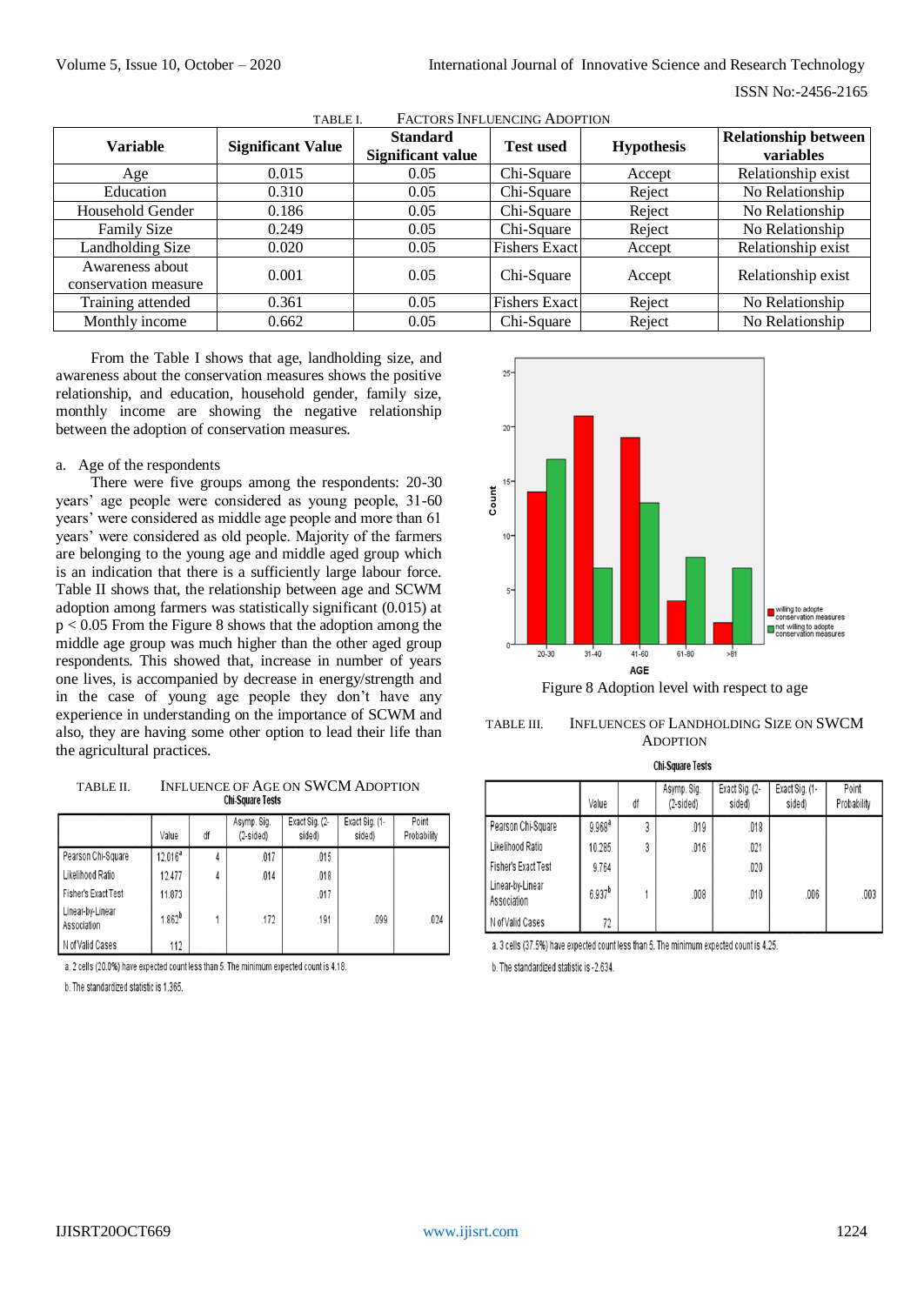ISSN No:-2456-2165



Figure 9 Adoption level with respect to landholding size

#### b. Landholding size

The Table III shows the landholding size was related to adoption of SWCM. There was variation in adoption of SWCM across respondents with different farm size in the study area. Adoption of SWCM increased as farm size increased which is shown in the Figure 5.11. Increasing trend of adoption with increasing farm size showed that, a large farm size gives the farmer more flexibility in using various technologies than it is for farmers having small land size. The relationship between farm size and adoption of SWCM was positive and statistically significant  $(0.020)$  at  $p < 0.05$ .

#### c. Awareness about the conservation measures

Awareness about the conservation factor which have shown the positive significant relationship with adoption of SWCM (0.001) at  $p < 0.05$  51 (Table IV). This implies that, awareness to SWCM was associated with increase in the adoption of SWCM. The results show that, among farmers who are aware about the conservation measures are ready to adopt the SCWM rather than those who doesn't have the awareness which is shown in the Figure 10. The awareness level reveals the importance level of controlling soil erosion and conserving water.

#### TABLE IV. INFLUENCE OF AWARENESS ON SWCM ADOPTION **Chi-Square Tests**

|                                    | Value               | ďf | Asymp. Sig.<br>$(2-sided)$ | Exact Sig. (2-<br>sided) | Exact Sig. (1-<br>sided) | Point<br>Probability |  |
|------------------------------------|---------------------|----|----------------------------|--------------------------|--------------------------|----------------------|--|
| Pearson Chi-Square                 | $21.975^{\text{a}}$ |    | .000                       | .000                     | .000                     |                      |  |
| Continuity Correction <sup>b</sup> | 20.227              |    | .000                       |                          |                          |                      |  |
| Likelihood Ratio                   | 22.698              |    | .000                       | .000                     | .000                     |                      |  |
| <b>Fisher's Exact Test</b>         |                     |    |                            | .000                     | .000                     |                      |  |
| Linear-by-Linear<br>Association    | 21.778 <sup>c</sup> |    | .000                       | .000                     | .000                     | .000                 |  |
| N of Valid Cases                   | 112                 |    |                            |                          |                          |                      |  |

a. 0 cells (.0%) have expected count less than 5. The minimum expected count is 23.68

b. Computed only for a 2x2 table

c. The standardized statistic is 4.667



Figure 10 Adoption level with respect to awareness

#### *E. Socio-Economic Impact*

It was observed that only 42.86% (Figure 11) respondents reported that due to implementation of IWMP farmers are benefited in the Vedal watershed. The farmers got only financial incentive from the implementation agency (IWMP) are considered as a benefited farmer. In order know about the change in income status a comparison was made by use of a paired sample t-test. From the Table V result show that respondent's income was increased a mean amount by 1.5. change in income status before and before implementation of programme in shown in Figure 11.

#### TABLE V. T-TEST SHOWING THE CHANGES IN INCOME **STATUS**

#### **Paired Samples Statistics**

|        |                    | Mean   | Ν  | Std. Deviation | Std. Error<br>Mean |
|--------|--------------------|--------|----|----------------|--------------------|
| Pair 1 | Income before IWMP | 2.50   | 17 | 1.000          | 289                |
|        | Income after IWMP  | 4.0000 | 19 | .00000         | .00000             |



Figure 11 Change in income status before and after IWMP implementation